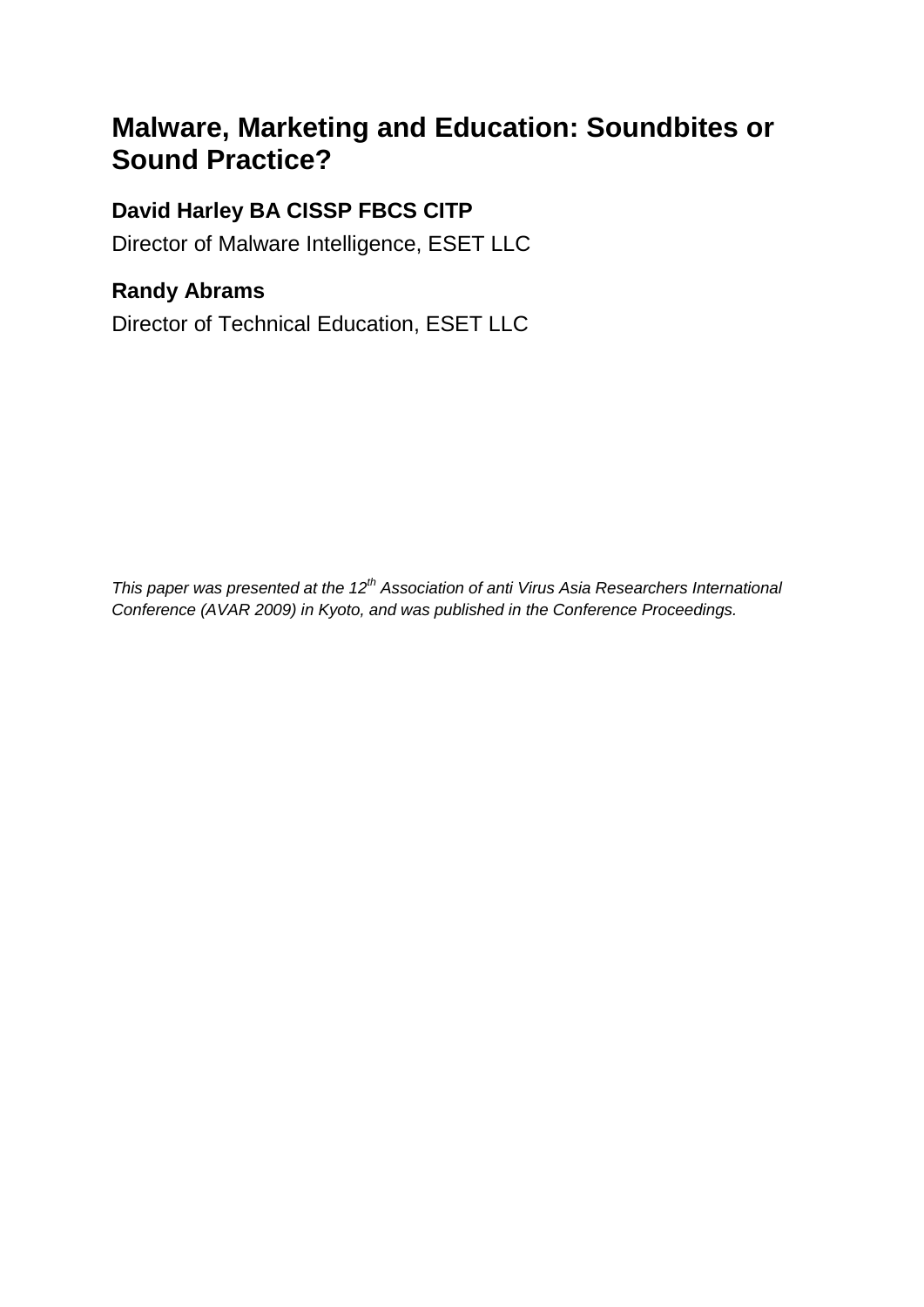#### **Abstract**

*What are the cornerstones of success in the anti-malware industry? Sound technology, of course. Sound marketing, too: a good product is of little use if no-one knows enough to go out and buy it. There are other factors too: sound after-sales and support service, for instance, influences the deployment, maintenance and efficacy of a product or service. Is this enough?*

*Commercial viability is paramount, but this industry has not generally been driven solely by profit. Many researchers believe that we have a responsibility to the community to contribute to making the online world a safer place. We try to do this not only by promoting our own products, but by raising general awareness of current threat and anti-threat trends and issues, the need for self protection, and ways in which our services fit into a wider scheme of community education and awareness.*

*In this paper, we look in detail at educational mechanisms such as inter-organizational community initiatives like AMTSO, security company blogging, and various forms of informational literature. Drawing on our experience as educationalists both inside and beyond the vendor community, we consider the practical, strategic and ethical issues that arise when a security company augments its marketing role with recognition of its civic responsibilities.*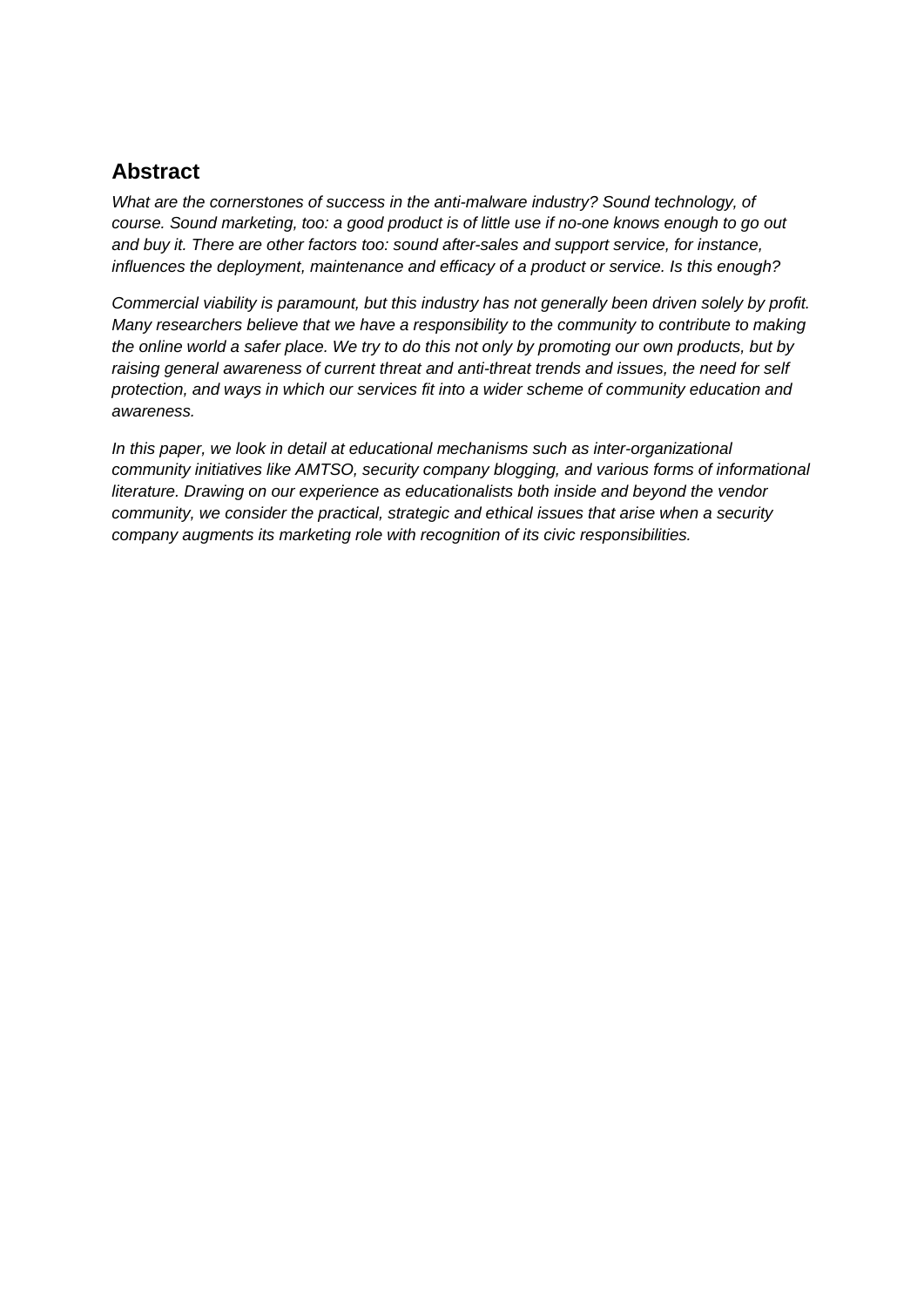#### **Introduction**

Let's not be naive about this: while both individual anti-malware researchers and security companies as corporate entities have invested heavily in pro bono publico initiatives (and we'll consider some of those in due course), mainstream anti-malware is a commercial venture: product developers and researchers generally have to make a living like anyone else, and commercial success enables them, and the many co-workers who support their core activities, to eat.

What are the cornerstones of success in the anti-malware industry? Sound technology, of course, and in a purist sense good technology might be seen as its own reward. Certainly there are many people in the security industry who seem to see commercial success as a secondary consideration, sometimes as a factor that only becomes a target comparatively late in the project. Often, perhaps, this reflects a growing realization that lack of revenue stream is limiting the potential of a promising security potential, and a product that originated in academia or as an open source product or service acquires a for-fee version and a full-blown marketing operation. Not that this at all negates the value of those who use their commercial acumen to spot a niche for a new product and go all out to make money from filling it: there are many ways in which a useful product may come into being.

At some point, however, it becomes clear that sound marketing has become a necessity: a good product is of little use if no-one knows enough to go out and buy it. In fact, even a free product is generally marketed, and we're not only referring to trial versions, or to other free products that are made available with limited functionality compared to the full-strength "industrial" version but are free to eligible groups (home users, for instance). These have a clear altruistic purpose: they enhance the security of the community as a whole, while reducing the vulnerability of groups that aren't primarily seen as potential customers. However, they may also have an (entirely legitimate) commercial agenda, in that they build trust in the brand name, as well as acting as a freely available demonstration of the core technology.

Products and services that don't have an overt association with a commercial venture are also likely to arise from a more complex set of motivational factors than pure altruism: for instance, scientific curiosity, ego gratification, the desire to demonstrate competence as a precursor to finding paid employment in the industry, the urge to prove a concept technically before developing it as a commercial venture, or to attract funding for an academic project.

There are other factors too: sound after-sales and support service, for instance, influences the deployment, maintenance and efficacy of a product or service, but it doesn't come cheap, and there may come a point in a product's development cycle where hard decisions have to be made to keep the cost of unlimited support from rendering the product uneconomic to maintain. Commercial viability is, therefore, paramount, at least for a commercial product, where a small core development team may be supported by a huge global infrastructure.

However, this industry has not generally been driven solely by profit, and it's naive to assume that the effectiveness of researchers in the industry is compromised by the need to eat. Should we assume that a doctor or policeman is only to trustworthy if his income is independent of his chosen profession? Or, come to that, is it really safe to assume that research and/or development in the absence of an overt commercial agenda is necessarily more altruistic let alone more effective? We could (but won't) name software that has, however pure the intentions of their developers, done as much harm as good because the users of that software didn't realize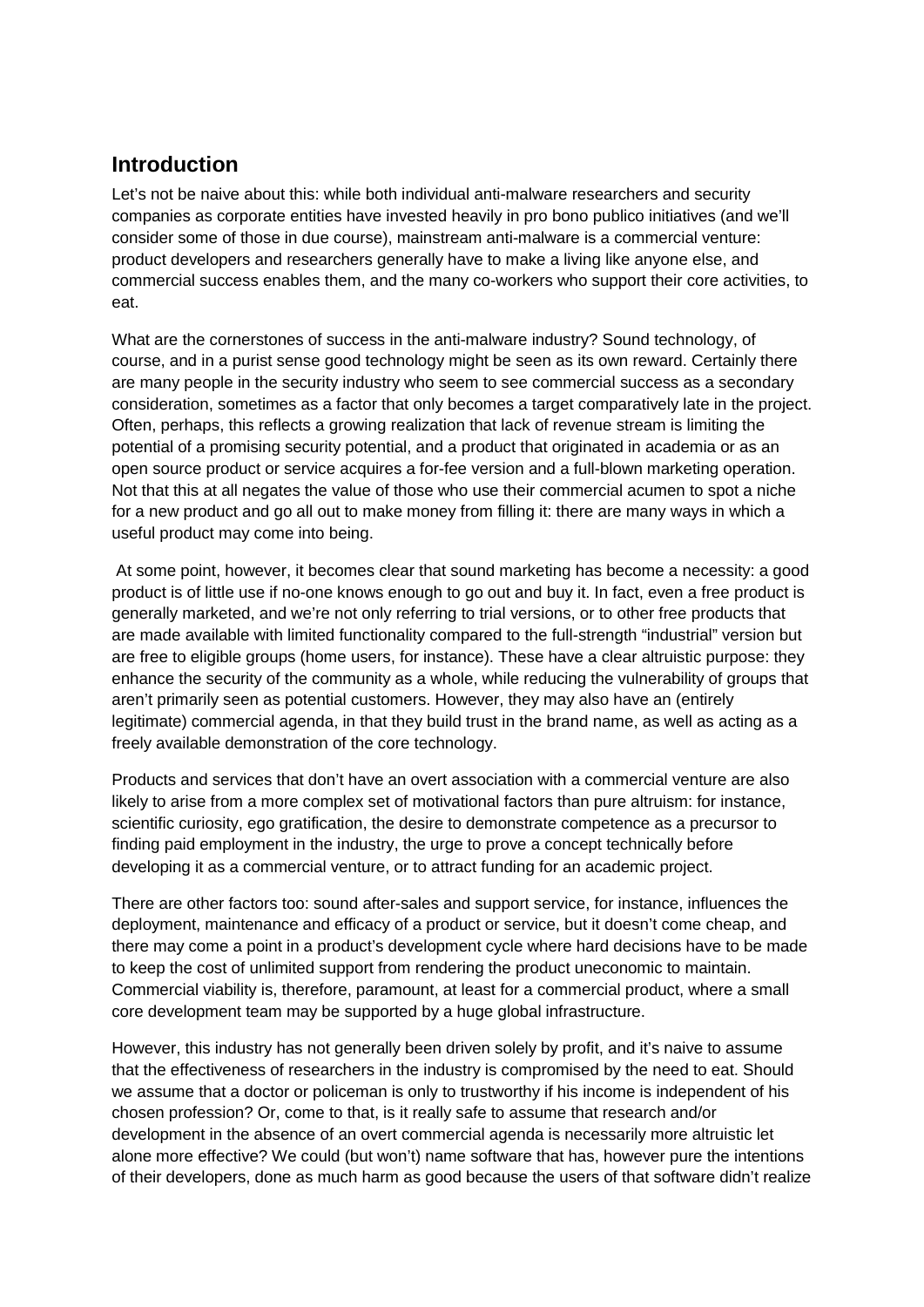the limitations implicit in its development, purpose, implementation or support. We can, of course, also name free programs whose contribution to the welfare of the community has been considerable. However, many of these have either made the transition into full commercial products, or ceased development as it became impractical to continue support on a voluntary basis.

In the commercial world, however, many researchers believe that we have a responsibility to the community to contribute to making the online world a safer place. Promotion of our own products is not the only way in which we try to do this (though most of us would not be doing what we do if we didn't believe those products do make a valid contribution). We also aim to raise general awareness of current threat and anti-threat trends and issues, the need for self protection (in a general sense: there are few researchers in the anti-virus world today who wouldn't advocate multi-layered protection rather than reliance on an AV product, even their own) , and ways in which our services fit into a wider scheme of community education and awareness.

#### **Community Initiatives**

What do we mean by the community? Well, that depends on context of course. Security researchers, especially in the anti-malware industry, have a reputation (not always undeserved) for being clannish, exclusive and introverted, self-defensive, and hostile to anyone who tries to break into the inner circle uninvited. To some extent this is a reaction to the realities of the malware/anti-malware war of attrition: today, more than ever, the black hats watch the white hats as carefully as we watch them, and keeping secrets (and maintaining a "web of trust") is critical to maintaining some sort of balance of power.

Certainly, though, there's a degree of cooperation between researchers within the anti-malware industry, the wider security industry, and voluntary groups on the fringes of the industry that the media and the public are often unaware of. However, this cooperation (in terms of sharing of information and resources) is not purely self-interested – law enforcement groups, for example, are not primarily interested in maintaining the wellbeing of anti-virus companies. Rather, this community should be seen as a coalition of interested (and yes, to some extent self-interested) groups pooling expertise and resources in the interests of the wider community of legitimate users of computers and the Internet. Sometimes these activities result in publicly visible initiatives such as the Conficker Working Group, but this particular community more often resembles the proverbial swan, doing a great deal of invisible paddling under the surface of the water.

However, in this paper we aim to consider more public initiatives: primarily, educational mechanisms such as inter-organizational community initiatives like AMTSO (Anti-Malware Testing Standards Organization)and APWG (Anti-Phishing Working Group), wider community initiatives such as "Securing our eCity", corporate blogging as carried out by security companies, and various forms of informational literature such as white papers and conference papers, and their relationship to overt promotional literature. Drawing on our experience as educationalists both inside and beyond the vendor community, we consider the practical, strategic and ethical issues that arise when a security company augments its marketing role with recognition of its civic responsibilities.

# **Industry Alliances**

There have been a number of industry alliances over the years: AVAR (Association of anti Virus Asia Researchers), of course, is a notable example, while EICAR (formerly the European Institute for Computer Antivirus Research) and CARO (Computer Anti-virus Research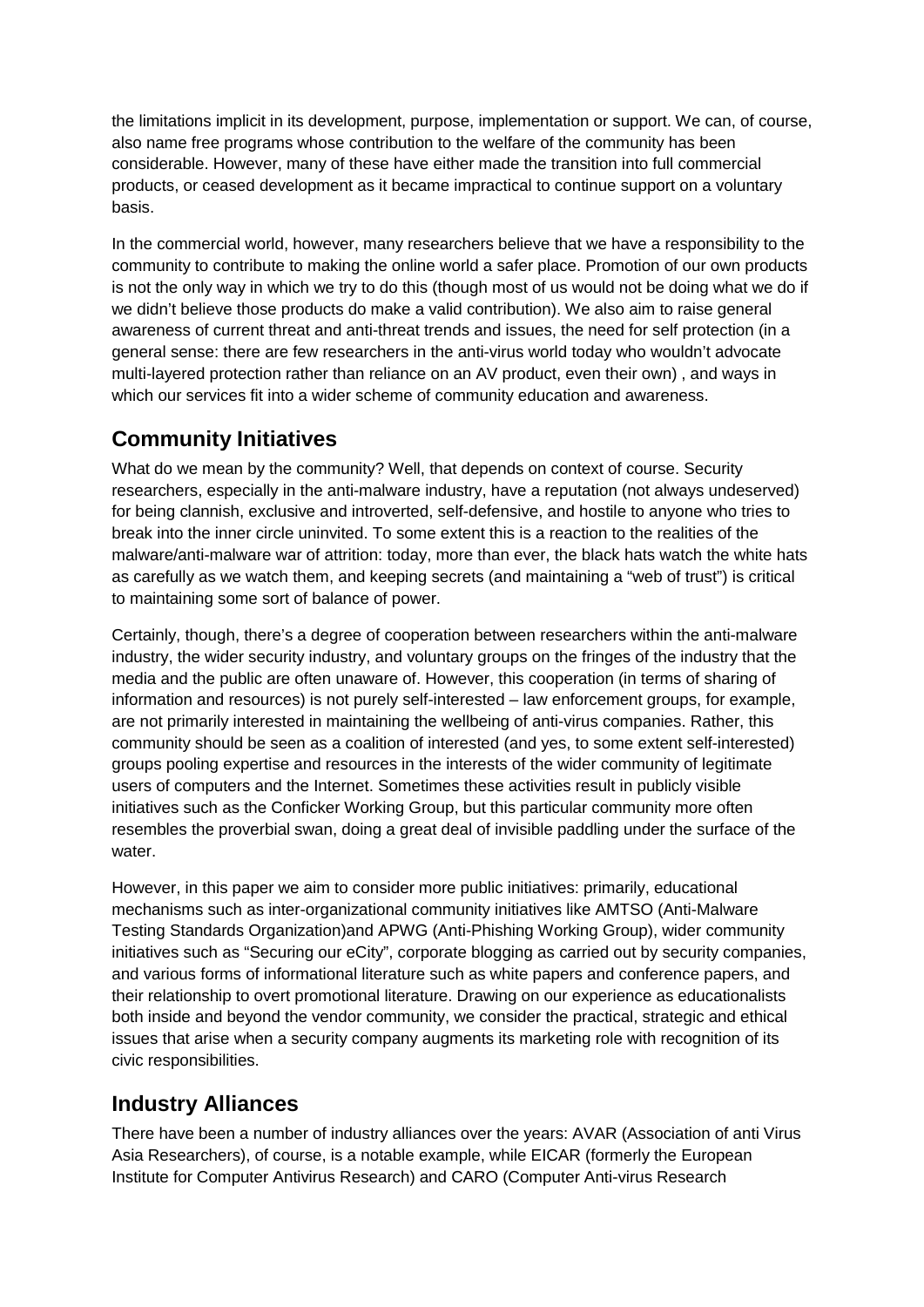Organization) also have missions targeting wider communities. They are commonly associated with conferences and workshops (and sometimes other initiatives such as the CARO naming scheme and EICAR working groups) that have an impact outside the "inner circle" of members.

Virus Bulletin [1] (both the magazine and the conference) is slightly different in that it derives from a community-oriented project initiated by a single vendor: however, it provides services such as product testing and the yearly conference that not only have wide impact, but also represent cooperation between many vendors and other groups, effected as sponsorship, subscriptions, contribution of technical material and so on.

AVIEN is different again, in that it originated in a desire to improve networking between researchers in the independent and customer communities, rather than within the industry, but quickly widened to provide a common meeting ground between the industry and its more knowledgeable customers. AVIEN's future is under discussion at the moment, and probably lies in a more service-oriented incarnation, but in the past the organization has initiated a number of community-facing projects such as online conferences and a major book. [2]

The WildList Organization originated in a desire to track the impact of In-the-Wild replicative malware [3], and developed into a major resource for anti-malware testers and certification specialists. Unusually, it has never worked on a direct subscription model, perhaps reflecting the need for trusted individuals as reporters rather than primary corporate representation: when its existence was threatened by limited resources, the way out turned out to be absorption by independent testing organization ICSALabs, now part of Verizon [4].

AMTSO (the Anti-Malware Testing Standards Organization), while intended from its inception as a major information resource in the field of product testing, went straight for not-for-profit status, but on the basis of a corporate-sized subscription that would allow it to meet its ambitious aims. The organization stands out in that its main focus is explicitly educational and informative. The Anti-Phishing Working Group is also subscription-based: unlike AMTSO, however, it works on the basis of a wide range of subscription/sponsorship options that offer different degrees of participation and access to resources.

AMTSO and APWG differ from some of the organizations mentioned earlier in that they cover a range of participants that goes beyond the security industry. At present AMTSO tends to attract a range of vendors, testers, and advisors from academia and elsewhere. APWG similarly attracts interested parties from vendors to financial institutions to law enforcement, reflecting the range of activities the organization has initiated: again, while much of its activity is based on information sharing, it also has a strong educational focus.

"Securing our eCity" [5] is very much a community-facing project aimed at helping the whole spectrum of end-users to be better-prepared to face the perils of the 21<sup>st</sup> century threatscape. It has also attracted a range of contributors and sponsors, from inside and outside the security industry, and merits a mention here in that it is showing signs of growing from a local initiative to a national and even international venture.

#### **Whiter Than White Papers**

What exactly is a white paper? Well, the concept has travelled a long way from its parliamentary origins to mean, in this industry at any rate, almost any informational paper. Looking at almost any security industry white paper library, we find a mixture of styles, formats and content that can include conference paper reprints, journal and magazine reprints, high gloss marketing literature, product documentation, highly technical papers looking at a single topic in depth, short overview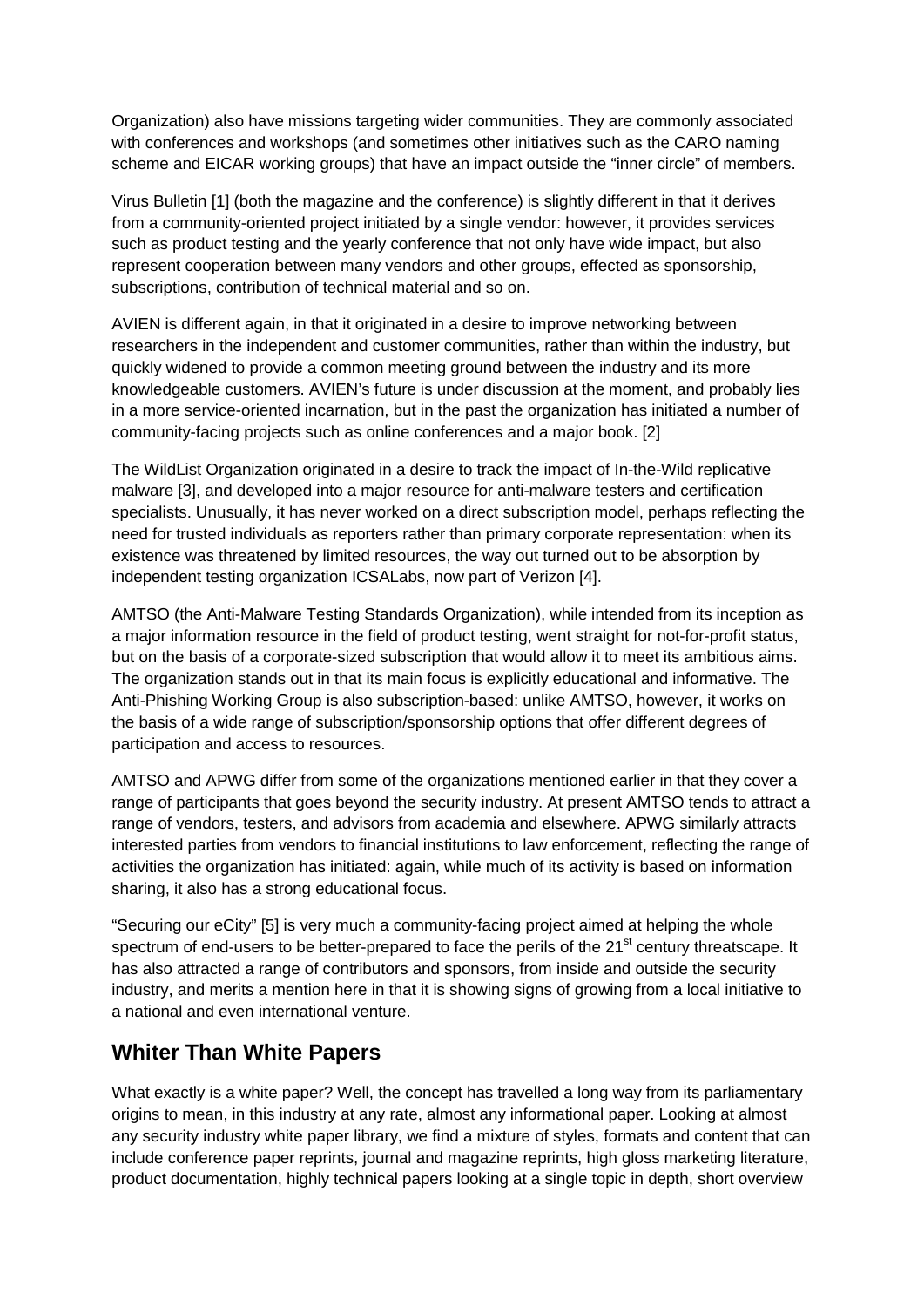papers, comparative test data, and so on. Well, it's all, hopefully, information (rather than misinformation). Clearly there are issues that have to be borne in mind with any published material, however transient it might seen, and papers often have a life as hard copy as well as being soft copy.

Clearly, any form of documentation on a corporate site will be seen as the responsibility of the site owner as well as (or even rather than) that of the individual author, and there need to be clear policies and guidelines on how to present written material for which the company bears that responsibility. Here are some legal issues that are particularly pertinent, though it's likely that however comprehensive we make this section, there will always be some eventuality we haven't thought of. Presenting content that is not illegal or litigable (bearing in mind that state and national borders mean a lot less on the Internet) may sometimes be more of a challenge than it might seem.

- Four letter words and innuendo may be funny in some contexts, offensive or even illegal in others. It's likely that a security site will, at some time or other, feel the need to comment on grimmer aspects of 21<sup>st</sup> century life such as physical violence, various forms of pornography, child abuse and so on, and content that addresses these issues must be very carefully and sensitively executed in order to avoid setting off a legal landmine somewhere in the world. Clearly, you wouldn't want to illustrate a point about paedophilia with an image taken from a site offering child pornography that would match some form of culpability metric such as the Copine Scale [6] It might be less obvious, though, that a verbal description of such content might also be seen as illegal in some contexts and jurisdictions.
- We could (and sometimes do) make fun of extreme Political Correctitude, but in many countries, some forms of un-PC behaviour such as racism and sexism are actually illegal: it's fair enough to remark on such issues in an appropriate context, but you might not want to give the impression that you actually condone it.
- Libel is another legal minefield that should *always* be kept in mind. Remember that writing truthfully is not always enough: sometimes you may have to prove that you're right. It's for this reason that journalists tend to use words like "claim" and "allege" even in contexts that you might think quite uncontentious.
- Respect the copyright and Intellectual property (IP) rights of others (Do As You Would Be Done By)…As Tom Lehrer suggested [7] there is sometimes a fine line between research and plagiarism. We'd like to be able to be able to provide you with authoritative guidelines on what is and isn't "fair use" of someone else's material but better-qualified authors than ourselves have pointed out that there are "no mathematical formulas" for that. [8]. Almost as importantly, respect the IPR of your own company. Respect confidentiality, too: it can be surprising easy to breach a non-disclosure agreement inadvertently, even by an indirect reference to something that isn't in the public domain. Dealings with law enforcement agencies, national security agencies, even past employers, may all have grounds for complaint if you make direct use of privileged information.

There are other sensitive areas, of course: regard for accuracy, professional presentation, conformance with company policies and guidelines, targeting and relevance of topics, and so on. Particular sensitivity is required when responding to material published by competitors. If a competitor is knocking your product and making invalid claims, it's likely that you'll want to address such content, but the risks of bad press, flame wars and even litigation are considerable.

It's likely that as such content continues to move away from "electronic paper" towards more multimedia-based formats, that such issues will become more complex, as well as inspiring questions about secure, portable, bandwidth-friendly formatting.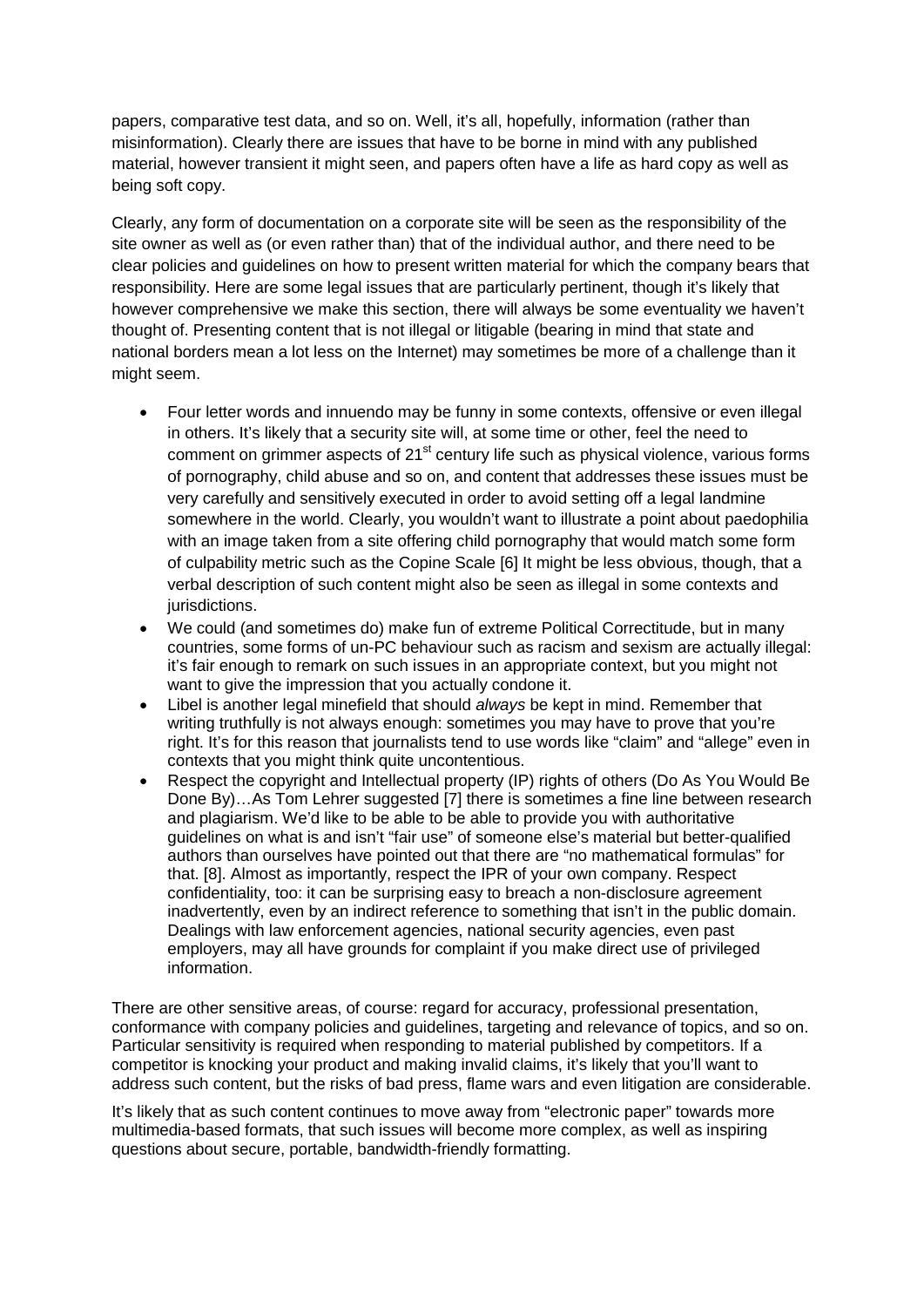### **Blogjammed**

Corporate blogs are primarily used, indirectly at least, for promotional purposes (marketing, branding or public relations) [9]. This doesn't mean that they aren't community-oriented, but they are usually required to conform to corporate strategy and protocols, and if they are maintained on company time, to be seen as benefiting and promoting the organization in some way. In fact, while there are many private blogs that have no overt commercial agenda, there are also many that have a community focus but are subsidized by some form of pop-up advertising, so the border between a corporate blog page with discreet static links and a page with multiple sponsors may be fuzzier than you might think.

Corporate blogs (and microblogs, come to that) may, nonetheless, have more than one focus: for example, as a mechanism for distributing press releases. The ESET blog that the authors are most often associated with is multifunctional. While this paper is not intended to be all about us, perhaps we can make some general points about what we consider to be best practice by going into some detail about the way we operate. We don't, of course, claim that our approach is right for all contexts!

A blog published on a corporate website does market the corporate brand, and must therefore present the company in the best possible light, demonstrating core values such as professionalism, expertise, and ethical grounding. Get the content right, and readers will say "Hey, these guys really know their stuff." And, hopefully, there will be a long-term marketing advantage. Get it wrong, though, and the comments will be along the lines of "Those guys know nothing," or "This blog is just advertising fluff," or even "Get me my lawyer!"

Of course, all the legal and quasi-legal strictures mentioned previously in the context of paper writing will also apply to some extent in a blogging context. The Electronic Frontier Foundation have done some very useful work in the context of blogging within the law [10], among other relevant issues: while some of that work is heavily focused on "lone bloggers", we recommend that *any* blogger find time to go through it.

We will certainly include PR material where appropriate (that is, we believe that it will benefit and/or interest our perceived audience). However we don't such material as our primary focus, since regular bloggers on the team are either members of the Research team based in San Diego, or colleagues on other ESET sites working in similar areas. While we work closely with our marketing teams, we believe that gratuitous content that is intended purely to stimulate product sales can actually be counterproductive in terms of attracting traffic – at least in terms of our audience. We aim to produce material that conforms to a number of strict criteria.

#### **Accuracy**

As researchers in an industry that demands high ethical standards, we have a responsibility not to compromise on the quality of information we transmit. While we may not have the latitude that an independent researcher has, we consider ourselves fortunate to be allowed to be true to the ethical standards expected of us. Furthermore, as information security professionals, people expect us to know our subject. While no-one knows everything about everything, we consider it necessary to be honest and accurate, to correct errors of fact that *do* creep in, and be upfront and say so when there's a topic we're not best qualified to deal with.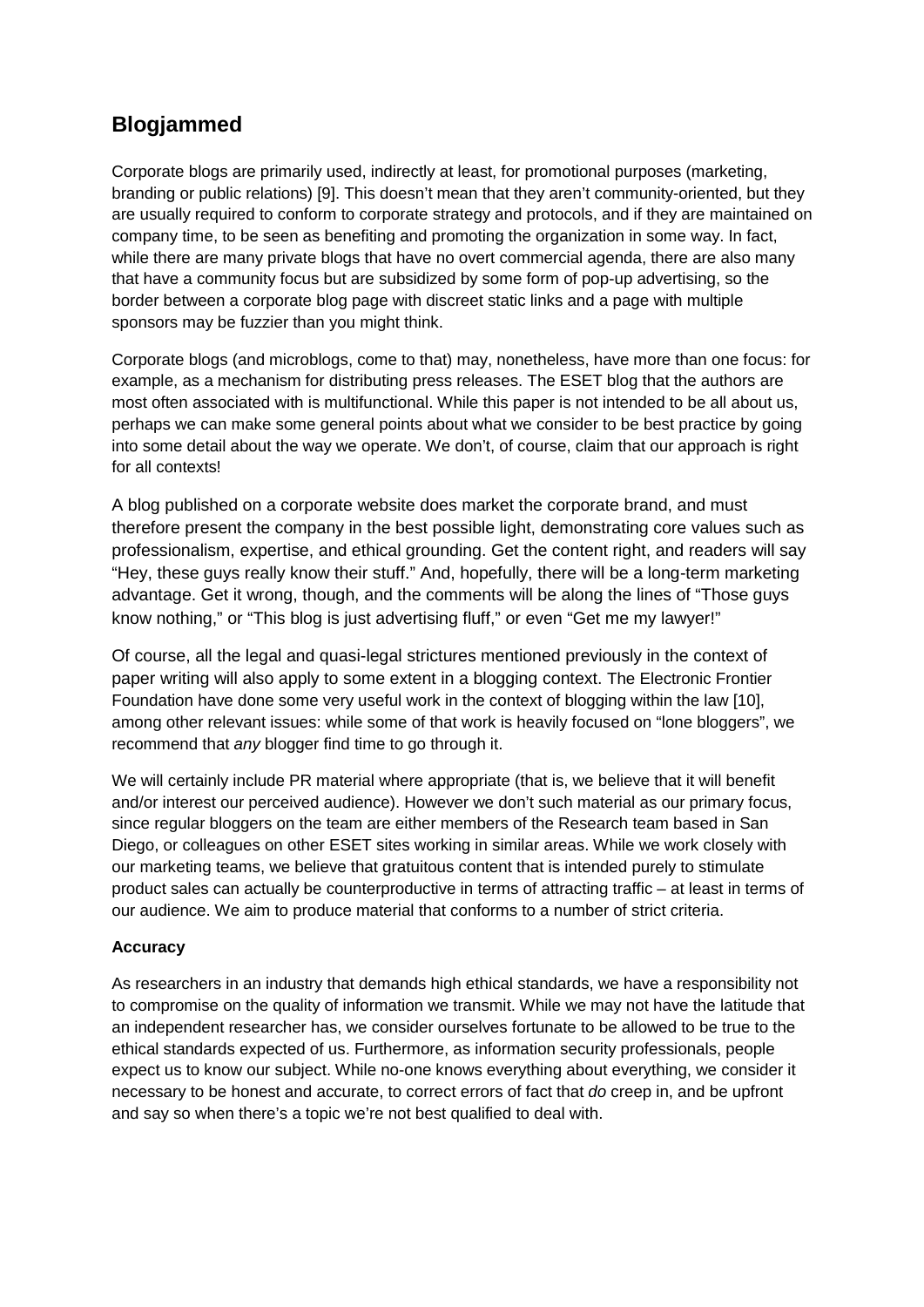#### **Informational content**

As a small team, we can't compete with major media outlets in terms of all-round security coverage, especially as we all have many other jobs to do, though we are considering ways of increasing our coverage of security alerts, for example. What we do try to do is focus on as many of the most important issues around we can and provide useful commentary, rather than simply recycling other content by simply summarizing other people's posts and articles. In fact, it sometimes seems to us that some of the "there's an interesting article at [http://xxxx](http://xxxx/) on XYZ" content that characterized many early blogs has largely moved over to micro-blogging sites like Twitter.

This is positive in that micro-blogs have an immediacy and portability that many people find useful, and don't require the high maintenance that a list of links invariably does in a highly dynamic web environment. There is a corresponding drawback, however, in that this very immediacy also means that specific links become more transitory (Twitter is a better place for capturing breaking news than long-life information), and more easily overlooked than a long list of links ordered by topic.

We don't really have time and space here to go into micro-blogging in general and tweeting in particular to the extent it really deserves. However, we recently happened upon [11] an excellent resource from an unlikely source. [12] Neil, Williams, Head of Corporate Digital Channels at the UK government's Department for Business, Innovation and Skills put together a template Twitter strategy document for government departments.

While some of the content is fairly specific to government concerns and the UK in particular, it does provide a well-thought out and comprehensive starting point for considering the implications and strategic thinking behind a corporate micro-blog, and many of those principles will apply to "real" blogs as well. (Indeed, one of the sections included is on leveraging existing web content, including blog posts, while the "Content Principles" section addresses similar principles to those we list here.)

It also follows that somewhat similar "Web 2.0" sites such as Facebook and LinkedIn will also require special consideration and specific guidelines in a corporate context, whether you're in the public or private sector.

#### **Education**

While information-sharing is sometimes hard to separate from education, we also see it education as a discrete function. So some topics are, so to speak, less topical and more educational: for instance, ten ways to reduce your exposure to phishing attack, or FAQ-type material. These can be aimed at home users, corporate end users, even system administrators: the amount of hard-core technical content will depend on the issue, the context and the author. The sad fact is that such posts tend not to gain the sort of viral dissemination that hot-off-thepress news items do –though it is also slightly sad to see hundreds of security bloggers chasing the same story in a news media feeding frenzy. Our experience is, though that the inclusion of such material *is* appreciated by a significant proportion of our readers, but that the proportion of such interest is harder to measure than media interest, which can be measured in URLs and column inches. It also constitutes a valuable adjunct to community projects such as those described above.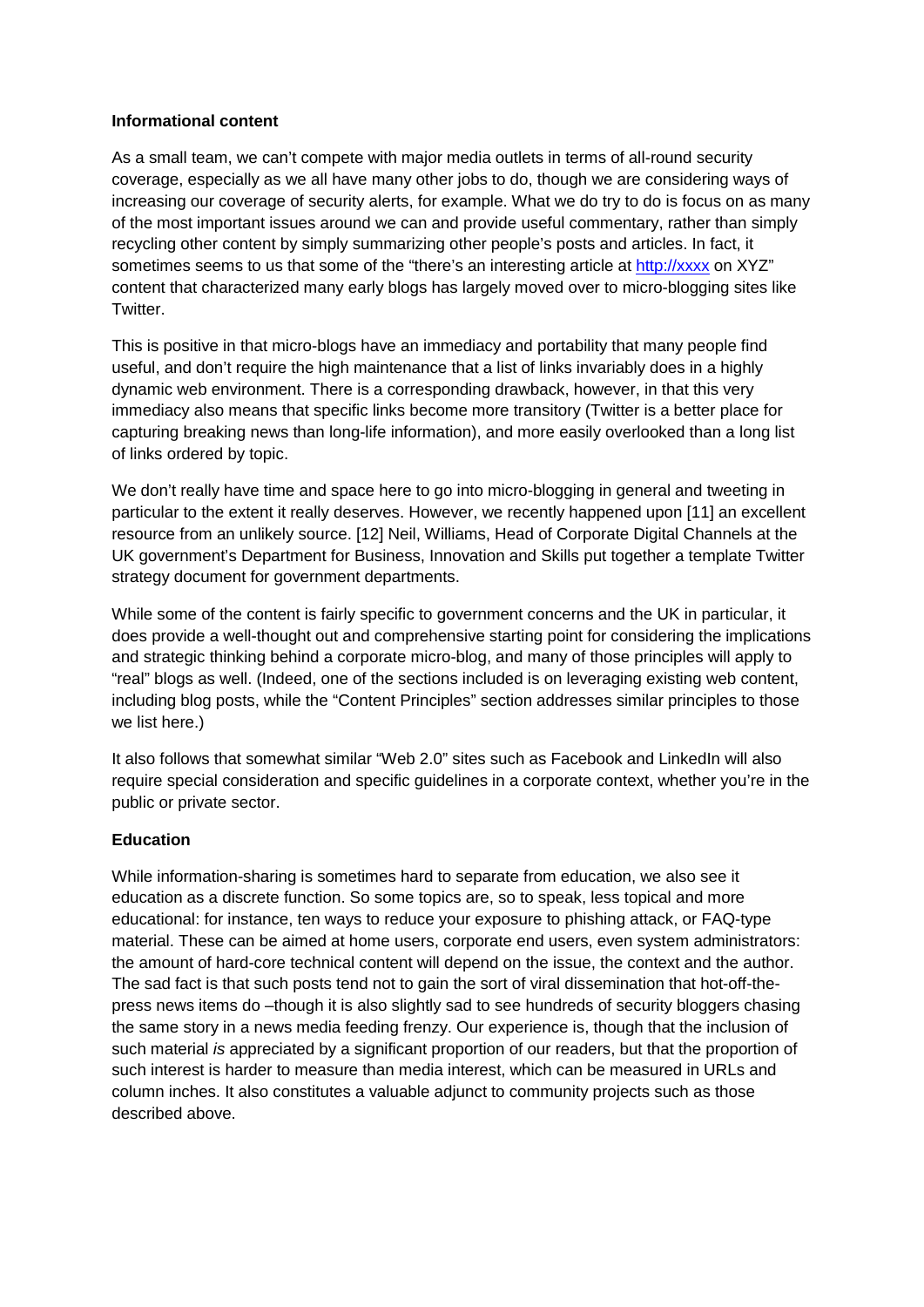# **Professionalism**

One of the ways in which professional presentation in documentation can be encouraged is by the introduction of a formal review process. For conference papers and journals, this process is usually part of the acceptance process by the conference or publisher. For blogging, at the other extreme, the need for immediacy often renders a formal review impractical, but for papers, where the deadlines may be more flexible, a formal review is often a useful quality control measure. Even when writing a short, simple email or blog, it's all too easy for the writer to overlook logical, syntactical or grammatical errors that they would have no trouble spotting in someone else's text. With extended documentation, it's even more true that the toughest proofreading tasks, even for a practiced proofreader or editor, centre around reading your own documents, perhaps because you are likelier to "read" what you meant to say rather than the wording you actually used.

It's often useful to implement a peer review to check the accuracy and quality of content, obvious logical and spelling errors and offer suggestions (sensitively) where some improvement in terms of editing (additional or removed content) might be made. Minefields like localization, corporate tone, formatting guidelines, and conformance with authorities such as the Oxford University Press or the Chicago Manual of Style are often better explored by professionals. Experience even with highly respected international publishers suggests, however, that it's all too easy for a copy editor without specialist knowledge of the field to introduce "cosmetic" changes that actually change emphasis or even reverse meaning so as to damage the credibility of the piece, so making changes without actually flagging them is a definite No-No.

# **Comment Handling**

Responding to comments can be as time-consuming as writing the original blog, and requires similar sensitivity. Even those inventive blog spammers who manage to circumvent "blam" filters can impose a significant time-penalty where the blogger is forced to spend time deciding whether or not to approve their comments. We are unsurprised and sympathetic to those bloggers who decide not to support commenting, though by doing so they miss out on a seriously useful feedback mechanism which may provide fruitful discussion and even generate further blogs (though we tend to find that finding *time* to blog is much more of a challenge than finding *topics* on which to blog).

# **Conclusion**

We have both worked in one sector or another of the anti-malware research community for many years, and remember with occasional regret the days when mainstream vendors were community-oriented enough to include links on their own informational web sites to those of other vendors, so that if you couldn't find the information you needed on a specific threat at one site, it was easy to check another. Inevitably, the need to maintain marketing advantage by keeping potential customers on your site for as long as possible has overridden that particular practice, though perhaps the plethora of community-oriented projects, some of which we described above, is sufficient compensation for that.

We do regret that it seems to be less common to give credit to other papers, bloggers and other resources where it's due: we understand that it's not always advantageous to the company to provide links and references to competitors, but such meanspiritedness can disadvantage the end-user or customer as well as the competitor, and we try not to fall into that trap. Of course, formal papers, articles and chapters encourage the copious use of attributed references (indeed, some publishers actually specify a minimum number of references to be included with book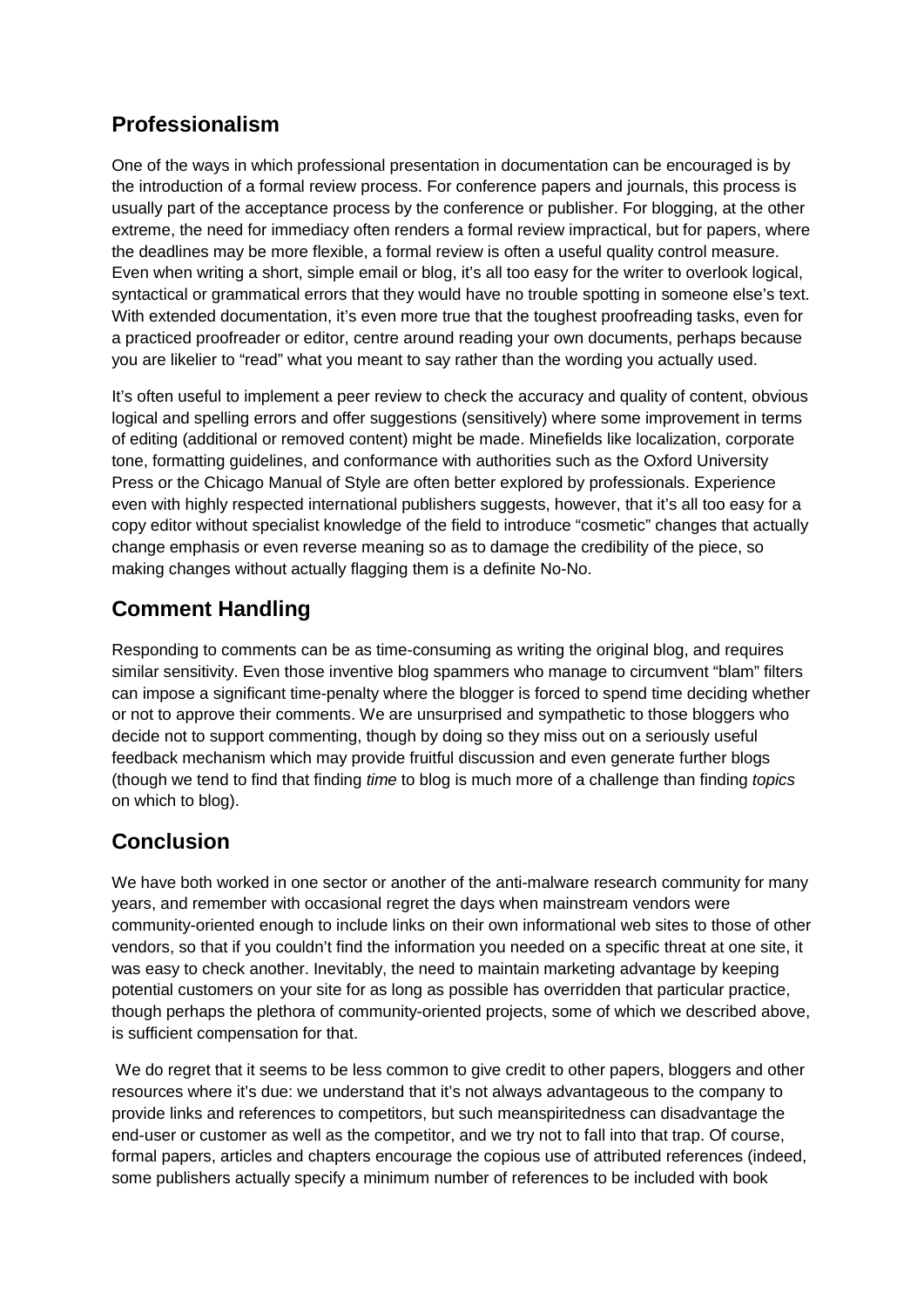chapters), but more overtly commercially-oriented papers are not always as scrupulous. We are reminded of some books where the author and publisher either assume that you will learn everything you will ever need to know from that book and give no further resources or references at all, or else have an explicit policy of only referencing works from that specific publishing house.

However, we consider ourselves privileged to be able to share the benefit of our prejudices with others, and strive to do so in an ethical, informative but entertaining fashion, and hope that "newercomers" to document provision and the blogosphere will find our observations useful.